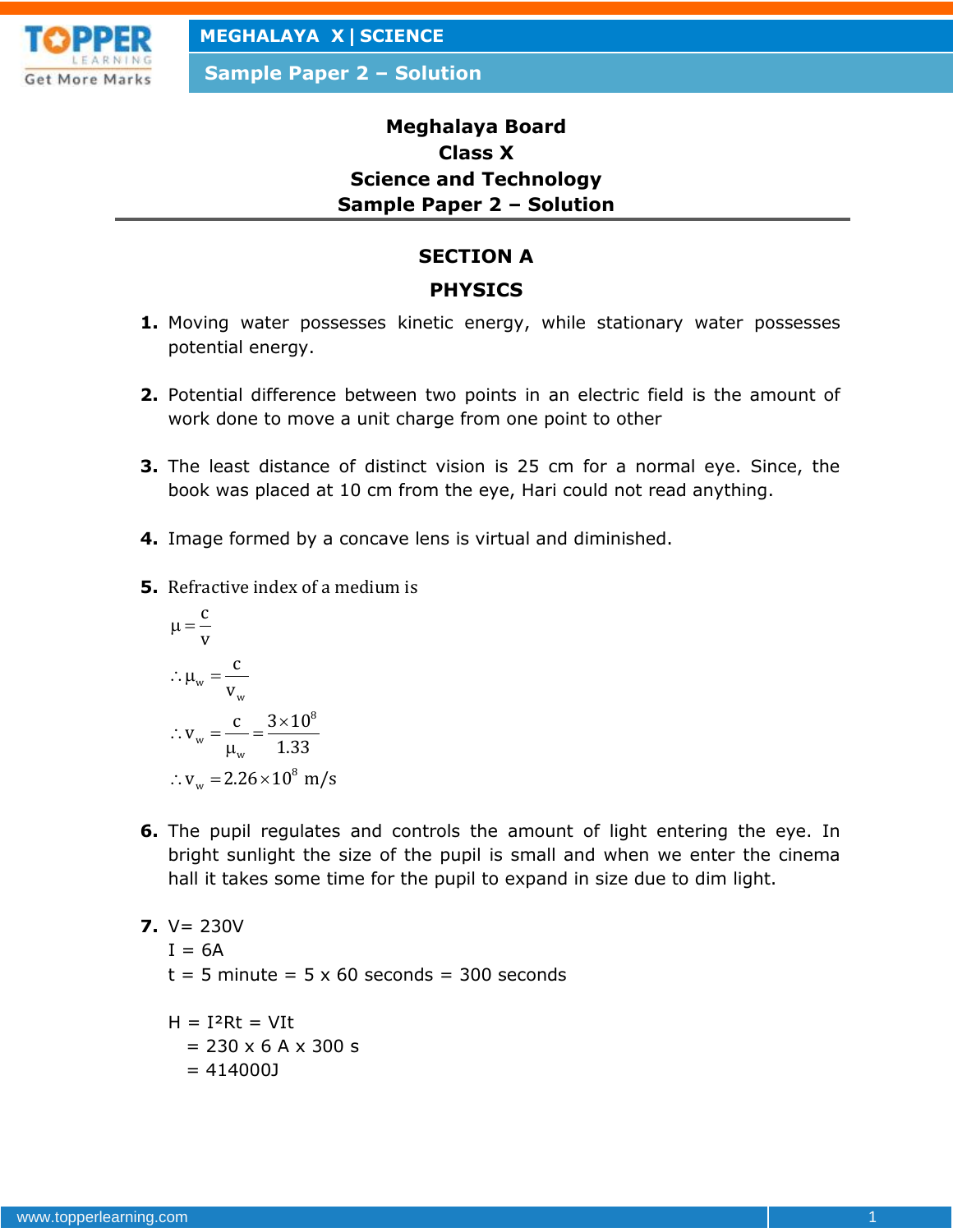

**Sample Paper 2 – Solution**

**8.** The principle behind working of electric motor is that any current carrying coil experiences a rotational force or torque in a magnetic field. The direction of rotation depends on flow of current and the magnetic field.

## **9.**

(a)Domestic wiring circuit:



(b)The on/off switch of the mains is connected to the live wire.

# **10.**

(a)As the resistors are connected in parallel, the voltage across each resistor is the same. Hence, current through each resistor is

$$
I_5 = \frac{V}{5} = \frac{12}{5} = 2.4 A
$$
  
\n
$$
I_{10} = \frac{V}{10} = \frac{12}{10} = 1.2 A
$$
  
\n
$$
I_{20} = \frac{V}{20} = \frac{12}{20} = 0.6 A
$$

(b)Total current in the circuit is

$$
I = I_5 + I_{10} + I_{20}
$$
  
:. I = 2.4 + 1.2 + 0.6

$$
\therefore I = 4.2 A
$$

(c) Total resistance in the circuit is

$$
V = IR_{eq}
$$
  

$$
\therefore R_{eq} = \frac{V}{I} = \frac{12}{4.2}
$$

$$
\therefore R_{eq} = \frac{1}{I} = \frac{4.2}{4.2}
$$
  

$$
\therefore R_{eq} = 2.85 \Omega
$$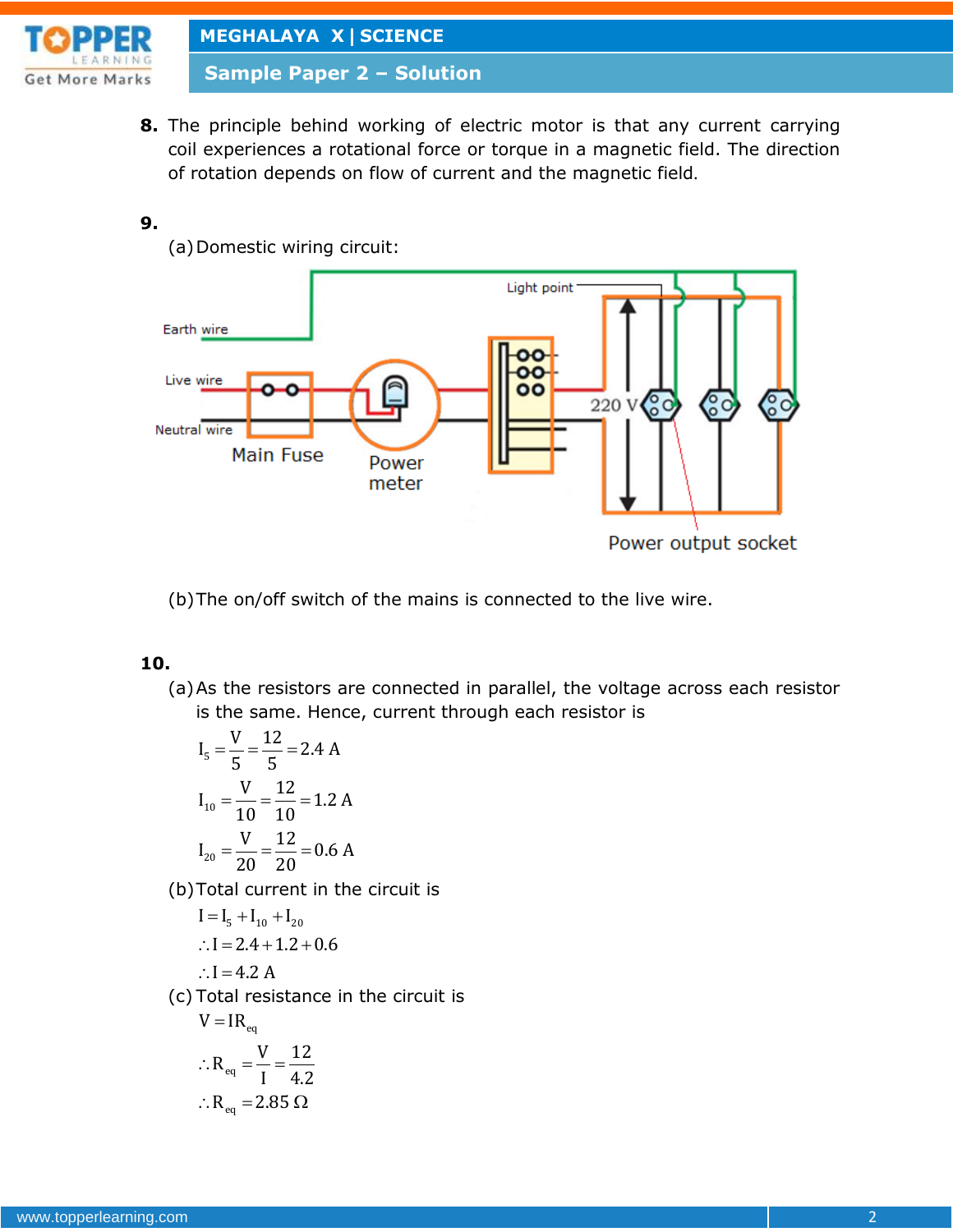

**Sample Paper 2 – Solution**

**Or**

Rating of the electrical appliance is 200 V–100 W. Therefore, the resistance of the appliance is

$$
P = \frac{V^2}{R}
$$
  
\n
$$
\therefore R = \frac{V^2}{P} = \frac{200^2}{100}
$$
  
\n
$$
\therefore R = 400 \Omega
$$

Total power consumed by 5 bulbs will be 500 W. Hence, for a four-hour operation, the energy consumed is Hence<br>E = P<mark>t</mark>

 $E = Pt$ <br>  $\therefore E = 500 \times 4 = 2000$  Wh = 2 kWh

Cost of electricity per unit is Rs 4.60.

Hence, the total cost is

 $Cost = 2 \times 4.60 = Rs. 9.2$ 

# **11.**

- (a)When we enter a darkened room from bright sunlight, we are unable to see at first. This is because the size of the pupil is small. When we enter the dark room, the pupil expands and more light enters the eye enabling us to see.
- (b)The iris controls the size of the pupil. So, when our eye encounters bright light, the iris contracts the pupil and protects the retina from damage.
- (c) A person is wearing spectacles of power +1.5 D. So, the lens has a positive focal length which indicates that he is wearing a convex lens. Hence, he is suffering from hypermetropia or long-sightedness. For a person wearing spectacles of power  $-1.5$  D, the lens has a negative focal length which indicates that he is wearing a concave lens. Hence, he is suffering from myopia or short-sightedness.

# **12.**

- (a)The space around a magnet in which the force of attraction and repulsion due to the magnet can be detected is called the magnetic field. The direction of the magnetic field is taken to be the direction in which a North Pole of the compass needle moves inside it.
- (b)Magnetic field lines around a magnet: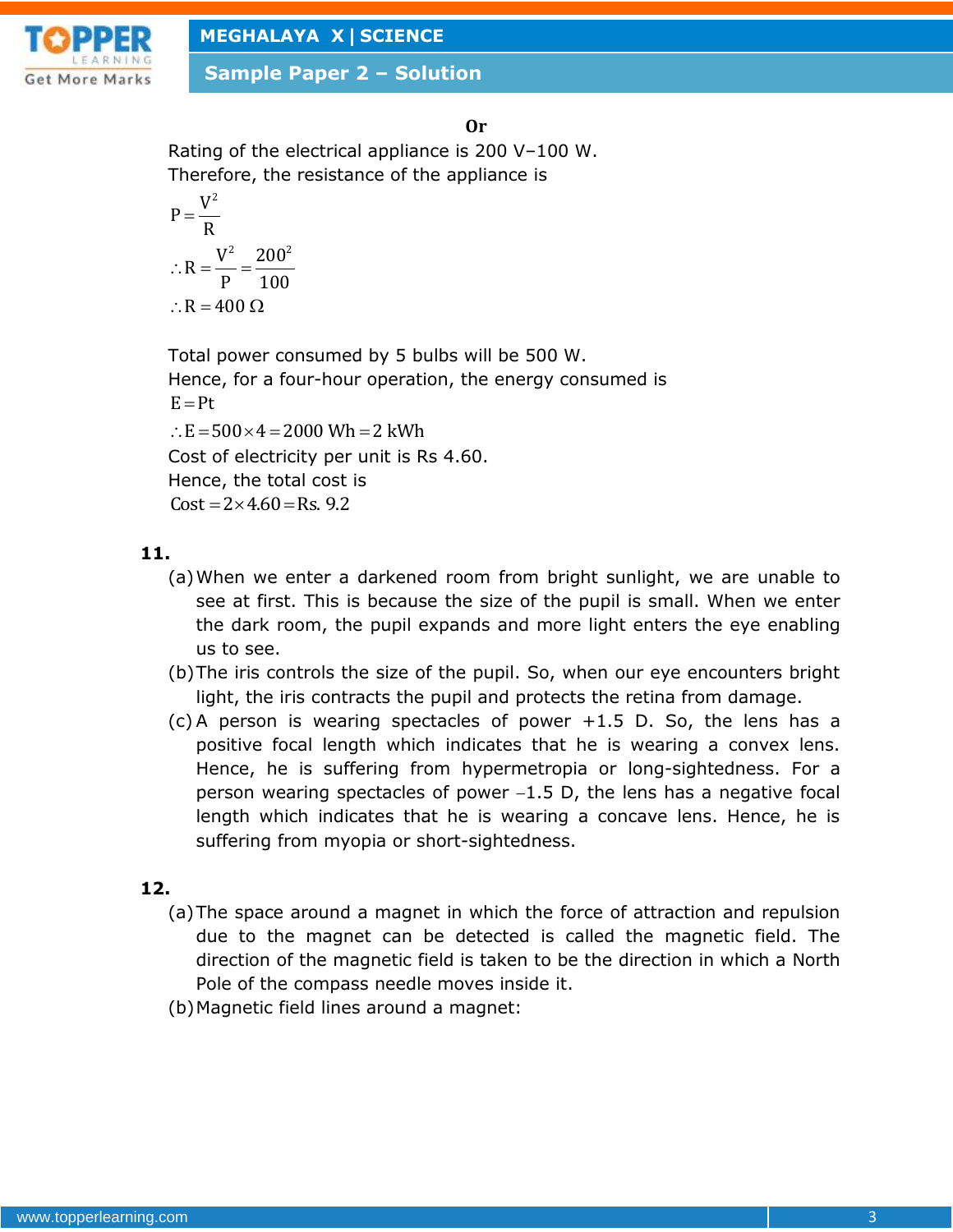



**Sample Paper 2 – Solution**



(c) Properties of magnetic field lines:

- (i) Field lines originate from the North Pole and end at the South Pole.
- (ii) Magnetic field lines come closer to one another near the poles of a magnet, but they are widely separated at other places.
- (iii) Field lines do not intersect each other.

#### **Or**

The mirror used in a solar furnace is a concave mirror. Image formed by the concave mirror when placed inside a solar furnace:



The mirror used as a rear-view mirror is a convex mirror. Image formed by the convex mirror:



A concave mirror can form a magnified and virtual image. A convex mirror cannot form an enlarged image. When the object is placed between the pole and the focus of the mirror, the image formed is virtual, enlarged and erect.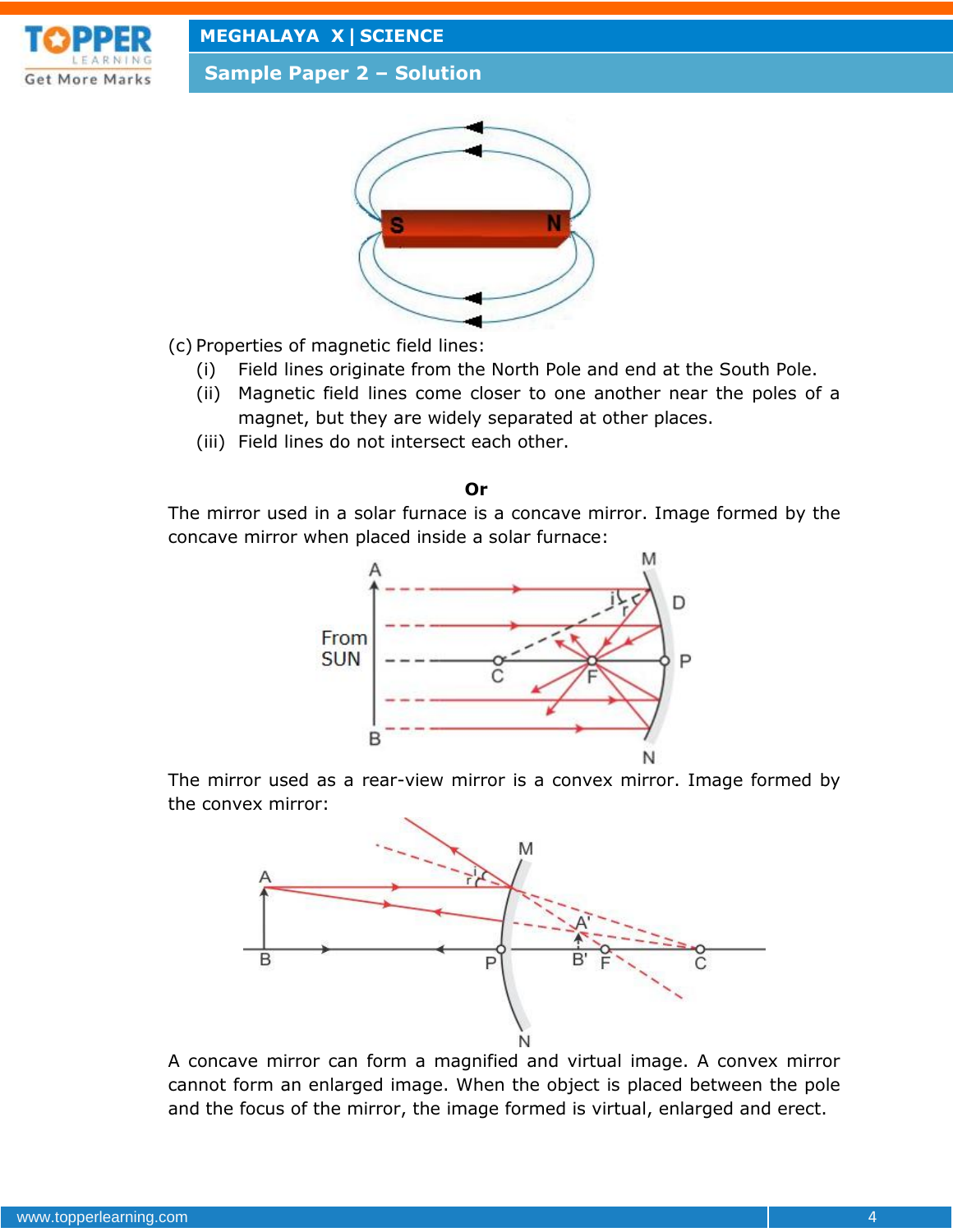

**Sample Paper 2 – Solution**

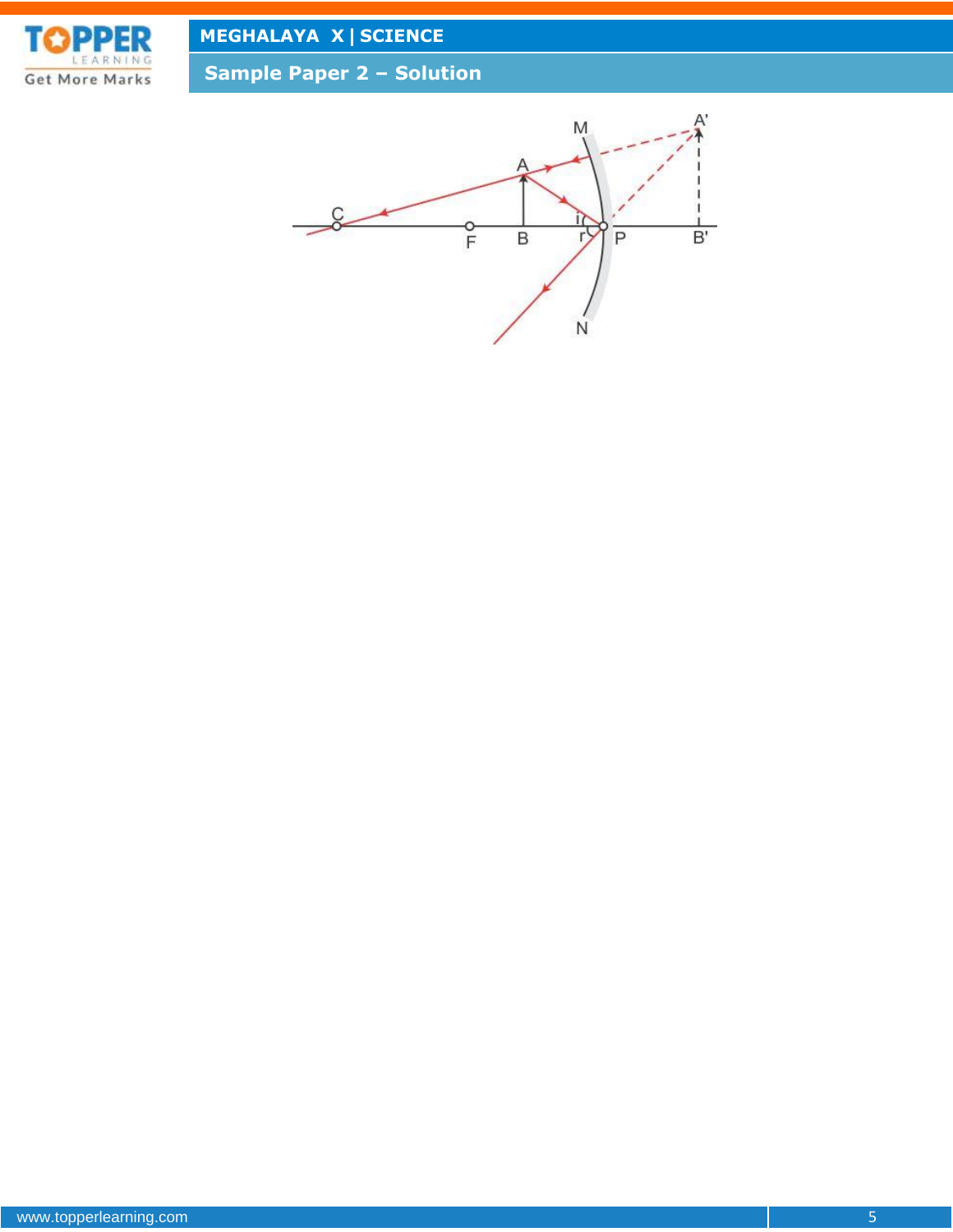

**Sample Paper 2 – Solution**

# **SECTION B CHEMISTRY**

- **13.** There are 7 horizontal rows in the modern periodic table. They are called periods.
- **14.** Ethanoic acid reacts with NaHCO<sub>3</sub> and forms brisk effervescence of  $CO<sub>2</sub>$  but ethanol does not react with NaHCO<sub>3</sub>.

 $CH<sub>3</sub>COOH + NaHCO<sub>3</sub> \rightarrow CH<sub>3</sub>COONa + CO<sub>2</sub> + H<sub>2</sub>O$ 

- **15.** The valency of potassium is 1 and oxygen is 2 in potassium oxide  $(K_2O)$ .
- **16.** On heating, saturated hydrocarbons give a clean flame, whereas unsaturated hydrocarbons give a yellow flame with lots of black smoke.
- **17.** Sometimes, the pH of lake water becomes lower because of too much acid rain. The high acidity of lake water can kill the aquatic animals like fish since they can survive within a narrow range of pH change.
- **18.** While packaging of chips, they are flushed or surrounded with an inert gas such as nitrogen to prevent its contact with oxygen of air. This is done to avoid rancidity of fats and oils.

#### **19.**

- (a)Zinc reacts with copper sulphate to give zinc sulphate and copper metal.  $CuSO<sub>4(aq)</sub> + Zn<sub>(s)</sub> \rightarrow ZnSO<sub>4(aq)</sub> + Cu<sub>(s)</sub>$
- (b)Magnesium reacts with HCl to give magnesium chloride and hydrogen gas.

 $Mg_{(s)} + 2HCl_{(aa)} \rightarrow MgCl_2 + H_{2(a)}$ 

(c) Sodium reacts with water to give sodium hydroxide and hydrogen gas.  $2Na_{(s)}$  + 2H<sub>2</sub>O<sub>(l)</sub> → 2NaOH <sub>(aq)</sub> + H<sub>2(g)</sub>

### **20.** It is a metal.

Example: Example:<br>4Na + O<sub>2</sub>  $\rightarrow$  2Na<sub>2</sub>O  $\text{Na}_2\text{O} + \text{H}_2\text{O} \rightarrow 2\text{Na}_2\text{O}$ <br>Na<sub>2</sub>O + H<sub>2</sub>O  $\rightarrow$  2NaOH  $Na_2O + n_2O \rightarrow 2NaOH$ <br> $Na_2O + 2HCl \rightarrow 2NaCl + H_2O$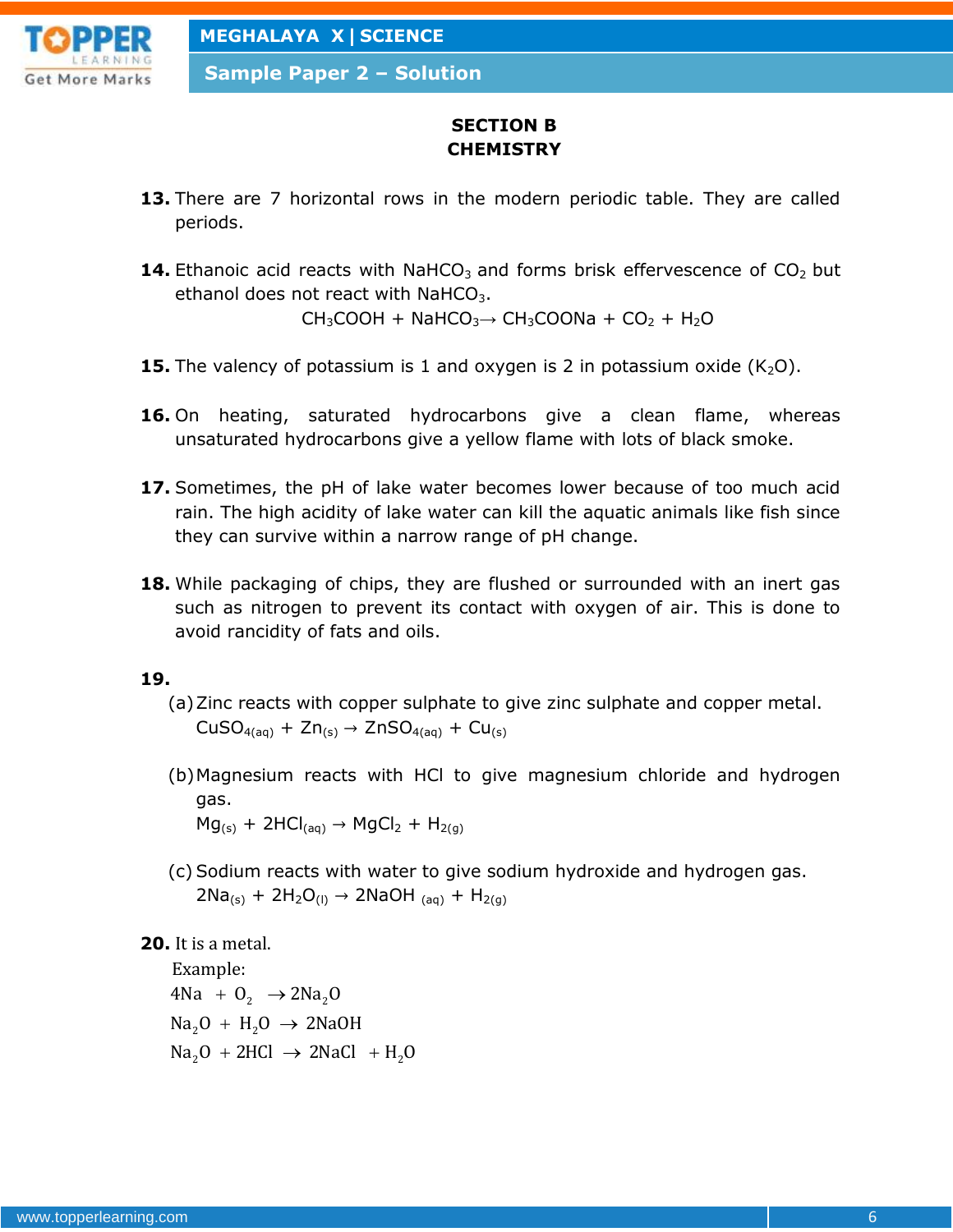

**Sample Paper 2 – Solution**

### **21.**

- (a)Test the three solutions with blue litmus paper; one solution will change blue litmus red. This solution is acidic.
- (b)Test the remaining two solutions with the red litmus paper [which changed in activity (a)]; one solution will change it again to blue. This solution is basic.
- (c) So, the third solution is distilled water.

### **Or**

Washing soda: Na<sub>2</sub>CO<sub>3</sub>.10H<sub>2</sub>O Baking soda:  $N$ aHCO<sub>3</sub>

Baking soda is an ingredient of antacids. It neutralizes HCl released in stomach and eases stomachache.  $NahCO<sub>3</sub> + HCl \rightarrow NaCl + CO<sub>2</sub> +H<sub>2</sub>O$ 

**22.** The distance between the centre of the nucleus and the outermost orbit of the atom is called the atomic radius of the atom of an element.

**Variation along the period: -** The atomic radius decreases as we move from left to right along the period. This is due to an increase in nuclear charge which tends to pull the electrons closer to the nucleus and reduces the size of the atom.

**Variation along the group: -** The atomic radius increases down the group. This is because new shells are being added as we go down the group. This increases the distance between the outermost electrons and the nucleus so the atomic size increases inspite of the increase in nuclear charge.

**23.** From the electronic configuration, it is clear that the compound is chlorine (Cl).

- (a)Atomic number: 17
- (b)Chlorine is a non-metal.
- (c) F, as it belongs to the same group as the element chlorine.
- (d)Compound is sodium chloride (NaCl) also known as common salt.
- (e) Compound is calcium bicarbonate  $Ca(HCO<sub>3</sub>)<sub>2</sub>$  which causes temporary hardness of water.

### **Or**

- (a) Compound A with molecular formula  $C_2H_4O_2$  is ethanoic acid, also called acetic acid. Its structural formula is  $CH<sub>3</sub>COOH$ . A dilute solution of acetic acid called vinegar is used as a preservative of pickles.
- (b)Compound A reacts with ethanol to form compound B which is an ester and has a pleasant smell. The reaction is called esterification reaction.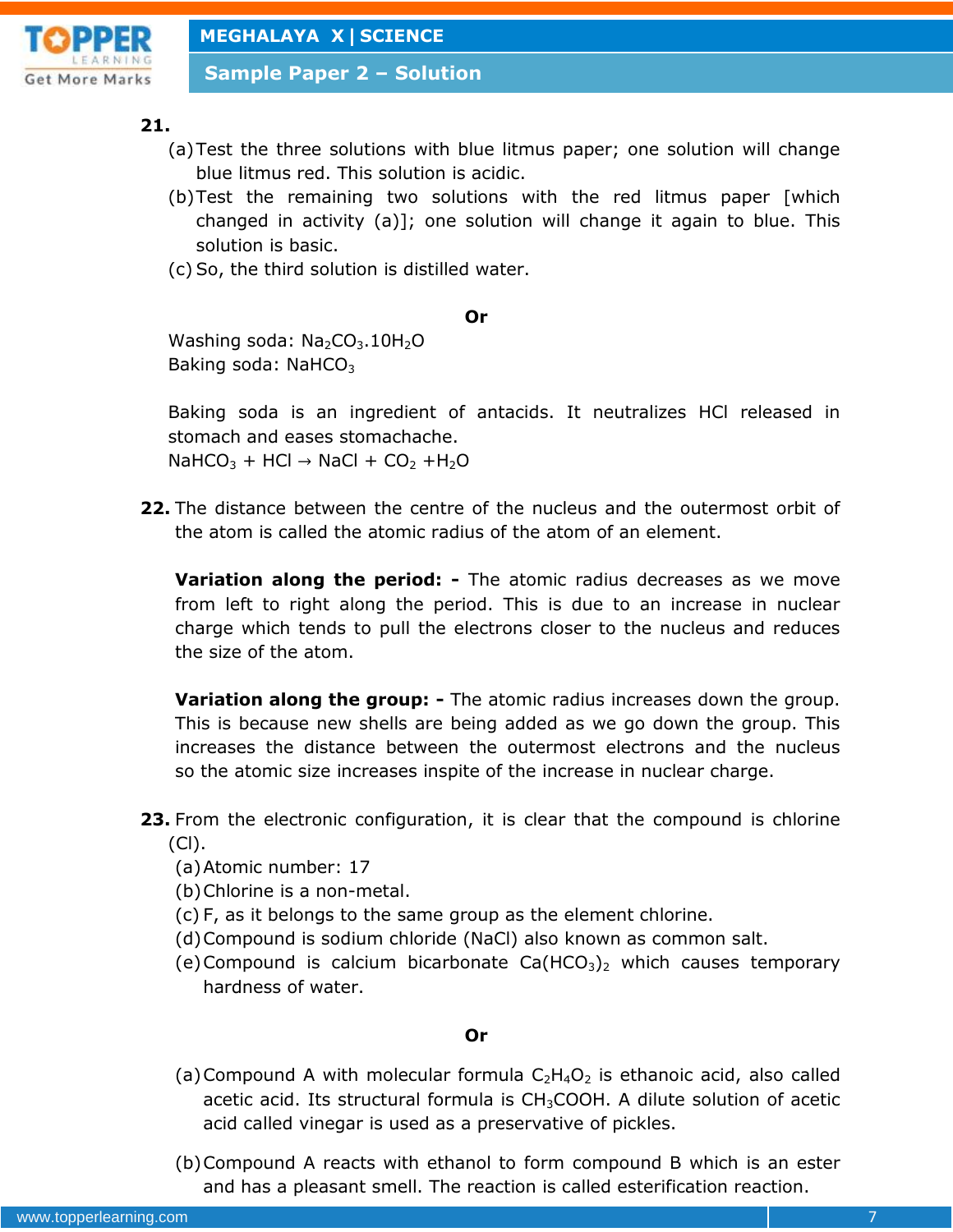

**Sample Paper 2 – Solution**

 $CH_3COOH + C_2H_5OH \rightarrow CH_3COOC_2H_5 + H_2O$  $CH_3COOH + C_2H_5OH \rightarrow CH_3COOC_2H_5$ <br>Ethanoic acid Ethyl ethanoate

(c) Compound A can be obtained from ethyl ethanoate by reacting with water in the presence of dilute hydrochloric acid acting as a catalyst.

presence of diffuse hydrochloric acid acting a<br>CH<sub>3</sub>COOC<sub>2</sub>H<sub>5</sub> + H<sub>2</sub>O  $\rightarrow$  CH<sub>3</sub>COOH + C<sub>2</sub>H<sub>5</sub>OH  $CH_3COOC_2H_5 + H_2O \rightarrow CH_3COOH +$ <br>Ethyl ethanoate Ethanoic acid

- (d)Process is ester hydrolysis.
- (e)Carbon dioxide is evolved with effervescence when compound A reacts with washing soda.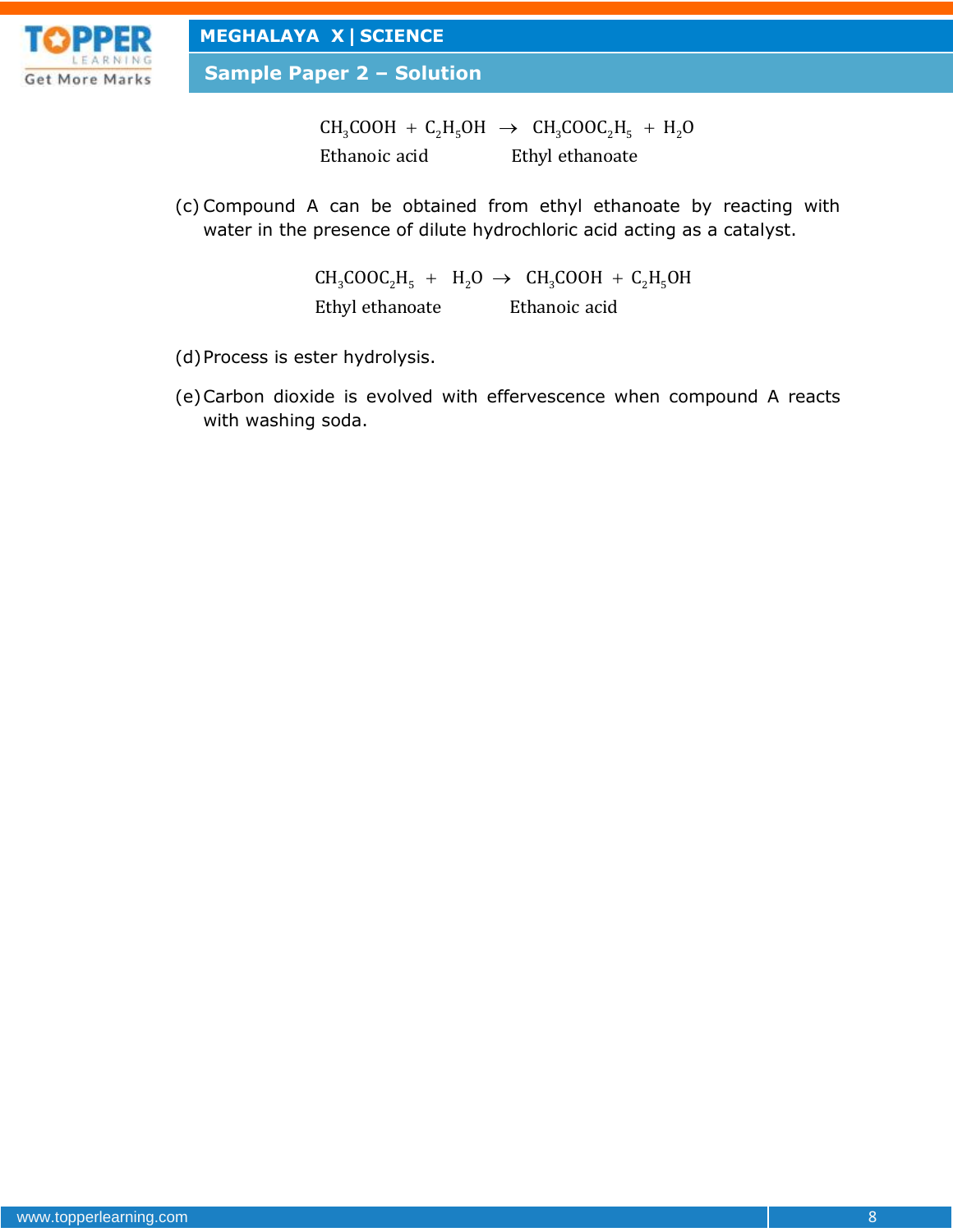

**Sample Paper 2 – Solution**

# **SECTION C BIOLOGY**

- **24.** Muscle tissues and nervous tissues provide control and coordination in multicellular animals.
- **25.** Ammonia, urea and uric acid
- **26.** Adrenaline controls the rate of respiration. Pons is the part of the brain which controls the rate of respiration.
- **27.** In lizards environment factor such as high incubation temperature helps in sex determination.
- **28.** No, geographical isolation will not be the major factor in the speciation of asexually reproducing organisms. This is because there is no exchange of genetic material with the other species in such organisms. They pass on the parent DNA to the offspring which leaves no chance of speciation.
- **29.** The process by which an ovum is released from the ovary is called ovulation. The ovaries are composed of ovarian follicles and each follicle has an ovum covered by follicle cells. From the age of puberty ovary starts releasing one ovum once a month.
- **30.** The stem of a plant always show negative geotropism i.e. it grows upwards against the pull of gravity. This movement of stem facilitates the leaves to get exposed so that they are able to attain maximum sunlight.
- **31.** In situation, where kidney failure cannot be treated by drugs or dialysis, the patient is advised for kidney transplantation. The donor for the kidney is preferably a close relative of the patient as it reduces the chances of rejection.
- **32.** In humans, the females have XX sex chromosome while the males have XY chromosome. When the X chromosome of female unites with X chromosome of male, a girl will be born and when X chromosome of females unites with Y chromosome of male, a boy will be born. Thus, the Y chromosome of male (father) determines the sex of child.
- **33.** Translocation is the movement of materials from leaves to other parts of the plant body.

During photosynthesis, carbohydrates from leaves are transported to nonphotosynthetic parts of plants such as roots, stem and other organs. This process is performed by translocation. Therefore, translocation is essential in plants.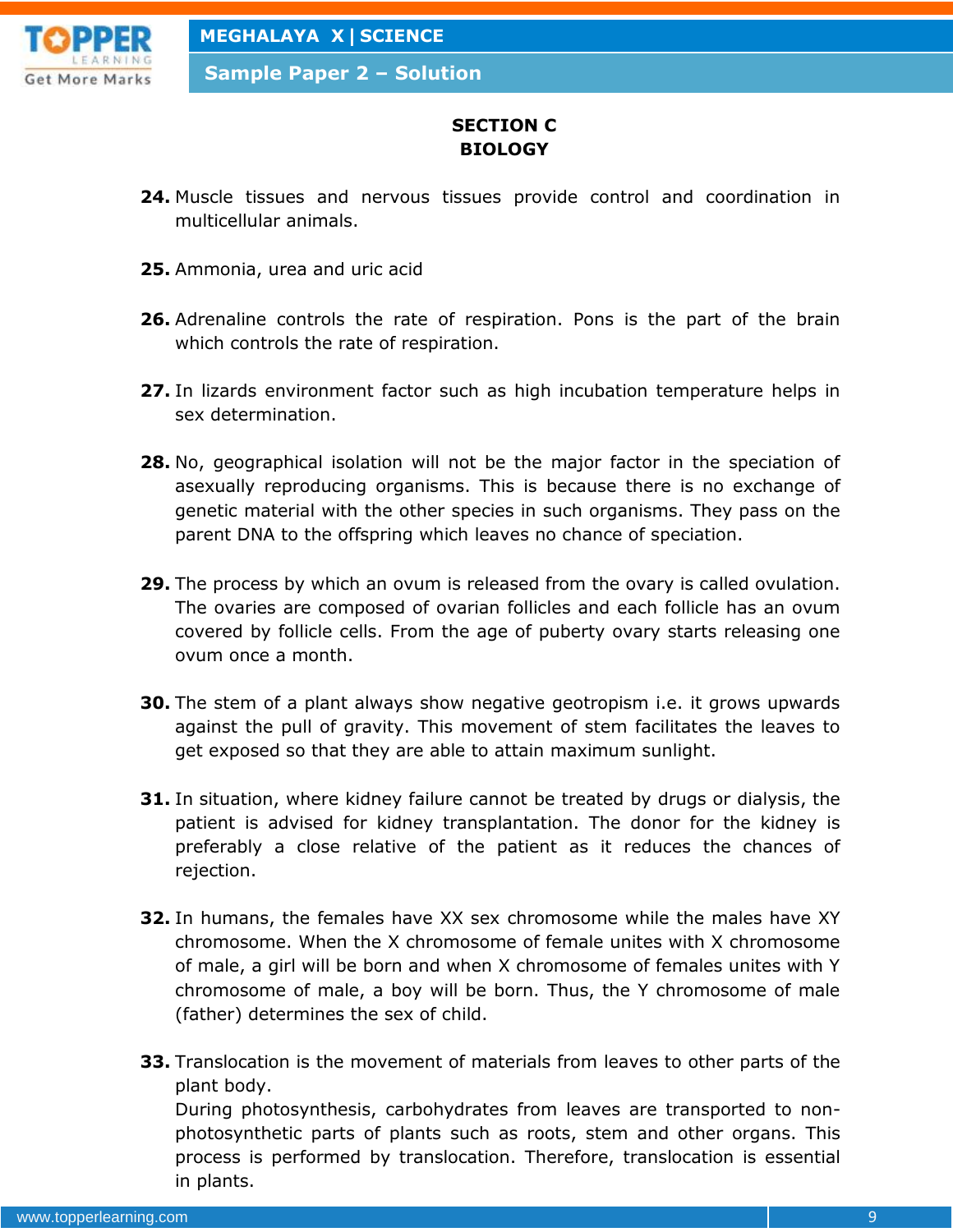

**Sample Paper 2 – Solution**

Sugars are synthesised in the leaves of plants. Plant hormones are not secreted by any gland. However, each plant cell can produce hormones.

**34.** Self-pollination is the process of transferring the pollen from the anther to the stigma in the same flower. Cross pollination is the transfer of pollen grains from the anther of a flower to the stigma of another flower in a different plant of the same or different species.

Double fertilisation is the process in angiosperms (flowering plants) during reproduction, in which two sperm nuclei from each pollen tube fertilise two cells in an ovary. The pollen grain adheres to the stigma of the carpel (female reproductive structure) and grows a pollen tube which penetrates the ovum through a tiny pore called a micropyle. Two sperm cells are released into the ovary through this tube. One of the two sperm cells fertilises the egg cell (at the bottom of the ovule near the micropyle), forming a diploid (2n) zygote. The other sperm cell fuses with two haploid polar nuclei (contained in the central cell) in the centre of the embryo sac (or ovule). The resulting cell is the triploid (3n) primary endosperm nucleus. This triploid cell divides through mitosis and forms the endosperm, a nutrient-rich tissue, inside the seed.

**35.** It was found that the earliest members of human species i.e. Homo sapiens were found in Africa. From there some members stayed in Africa while others migrated and spread out in various parts like Central Asia, Eurasia, South Asia, Australia etc. These species travelled both backwards and forwards from a common place where they initially originated and then evolved and settled as either a new separate group or sometimes re-mixed with the original group.

#### **Or**

Darwin proposed the theory of natural selection to understand the process of evolution. According to this theory, nature itself selects various traits or characteristics that will suit the members of a species. And thus the individuals who have those traits will be able to survive and reproduce to maintain the continuity of their species while others who are not able to survive perish over time.

#### **36.**

(a)Separation of oxygenated and deoxygenated blood allows a highly efficient supply of oxygen to the body. This is especially important in birds and mammals which have high energy needs and constantly use energy to maintain their body.